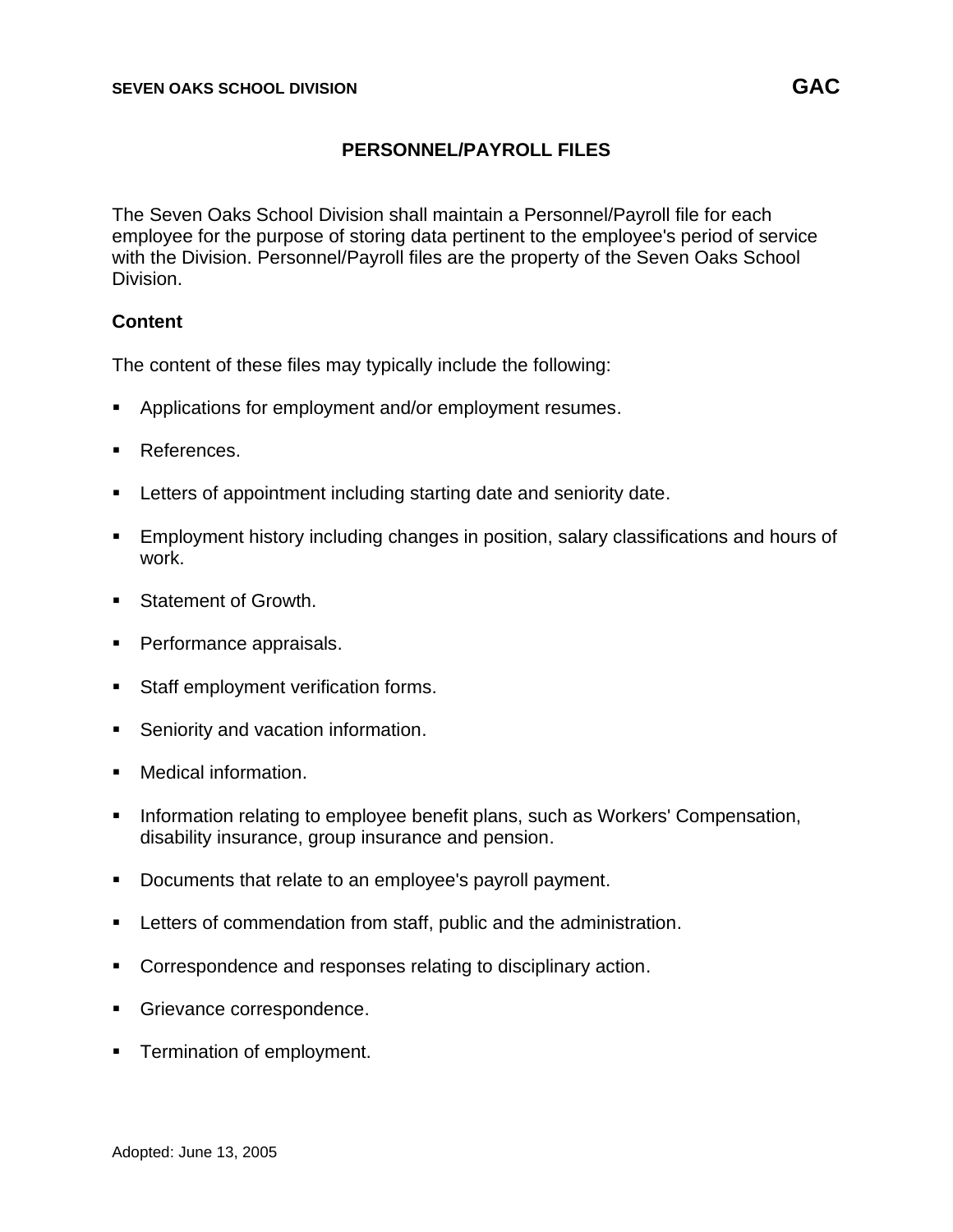## **Content**

- Leaves of absence granted by the Board.
- Specific documents pertinent to employment such as transcripts and course certificates.
- Professional development courses and training.
- **•** Information employees request to have on their file.
- Other relevant documents.

## **Access to Personnel/Payroll Files**

Access to Personnel/Payroll files is permitted to those employees as approved by the Superintendent or his/her designate and the Secretary-Treasurer or his/her designate who require the data contained therein to perform their duties.

Access to Personnel/Payroll file shall be restricted to:

- The Superintendent, Assistant Superintendents, Secretary-Treasurer, and authorized staff working in the personnel/payroll area.
- Principals and/or supervisors of individual employees.
- The employee (to his/her file only).
- The Board of Trustees as a corporate body acting in Committee of the Whole in camera session may receive, through the Superintendent, pertinent personnel information to carry out its duties.
- A Court of Law by order.

## **Review Of Personnel/Payroll File By An Employee And/Or His/Her Agent**

An employee and/or his/her authorized agent may request to review his/her personnel/payroll file for the purpose of verifying its accuracy and/or appending additional information relevant to the contents/purposes of personnel/payroll files. Personnel/payroll files will be reviewed in the presence of the Superintendent and/or his/her designate.